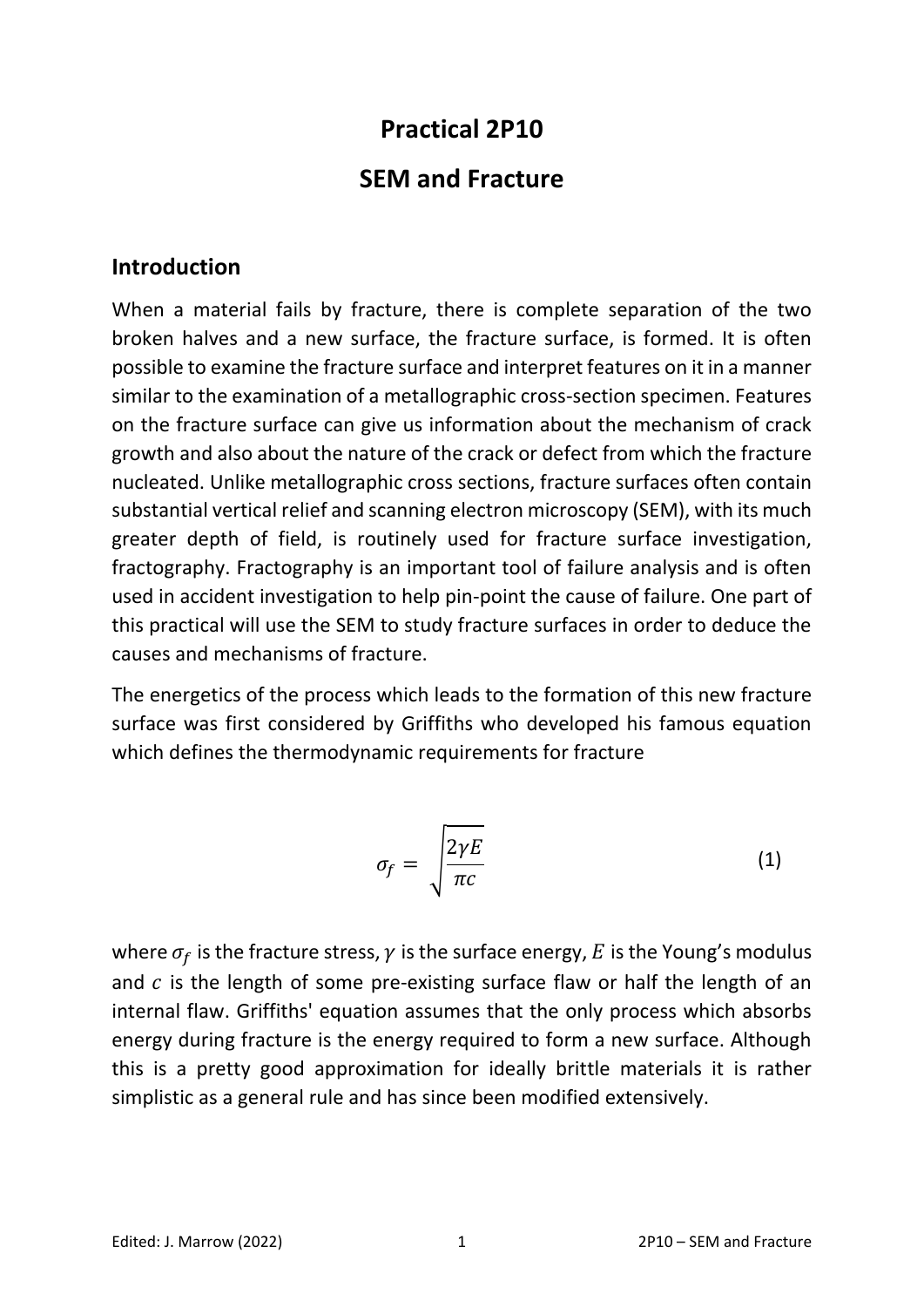From equation 1 we can see that the fracture stress of a brittle material is no longer a well defined material property. Instead it can vary significantly from specimen to specimen in the same material as it is controlled by the size of the largest flaw present in each piece. This is very different from ductile materials which have a well defined yield stress, which is a measurable material property. Thus it is much more difficult to design with materials which fail in a brittle manner than those which fail in a ductile way because of the uncertainty associated with the size of the maximum flaw and the consequent failure stress.

In order to cope with this problem engineers use a set of statistically based design rules which come under the blanket name of *Weibull Statistics* because they are based around the use of a particular statistical distribution function: the Weibull Distribution. In the first part of this practical we will explore the statistical nature of the failure strength in a brittle material and note how this is related to the inherent population of defects in a material.

The Weibull distribution is normally considered as a cumulative probability of the chance of success  $(P_s)$  of a given volume of material  $(V)$  to a given fracture stress  $(\sigma)$ .

$$
P_{s} = exp \left\{-\left(\frac{V}{V_{0}}\right) \left(\frac{\sigma - \sigma_{c}}{\sigma_{0}}\right)^{m}\right\}
$$
 (2)

where  $V_0$  and  $\sigma_0$  are normalising constants,  $\sigma_c$  is a critical stress below which fracture cannot occur and  $m$  is the Weibull Modulus which defines the shape of the distribution. If  $m$  is very large the distribution shape becomes a sharper falling step and at  $m = \infty$  it describes a perfect step with a probability of 1 when  $(\sigma - \sigma_c) < \sigma_0$  and 0 when  $(\sigma - \sigma_c) > \sigma_0$ . Thus when m is large the behaviour of the material is more reproducible around a mean failure value and as  $m$  decreases the behaviour becomes more scattered. The distribution is cumulative because once a specimen has broken it has failed at the stress defined by the largest flaw present. There will be smaller flaws which could have initiated failure at a higher stress but as the specimen is now broken they will never initiate fracture themselves.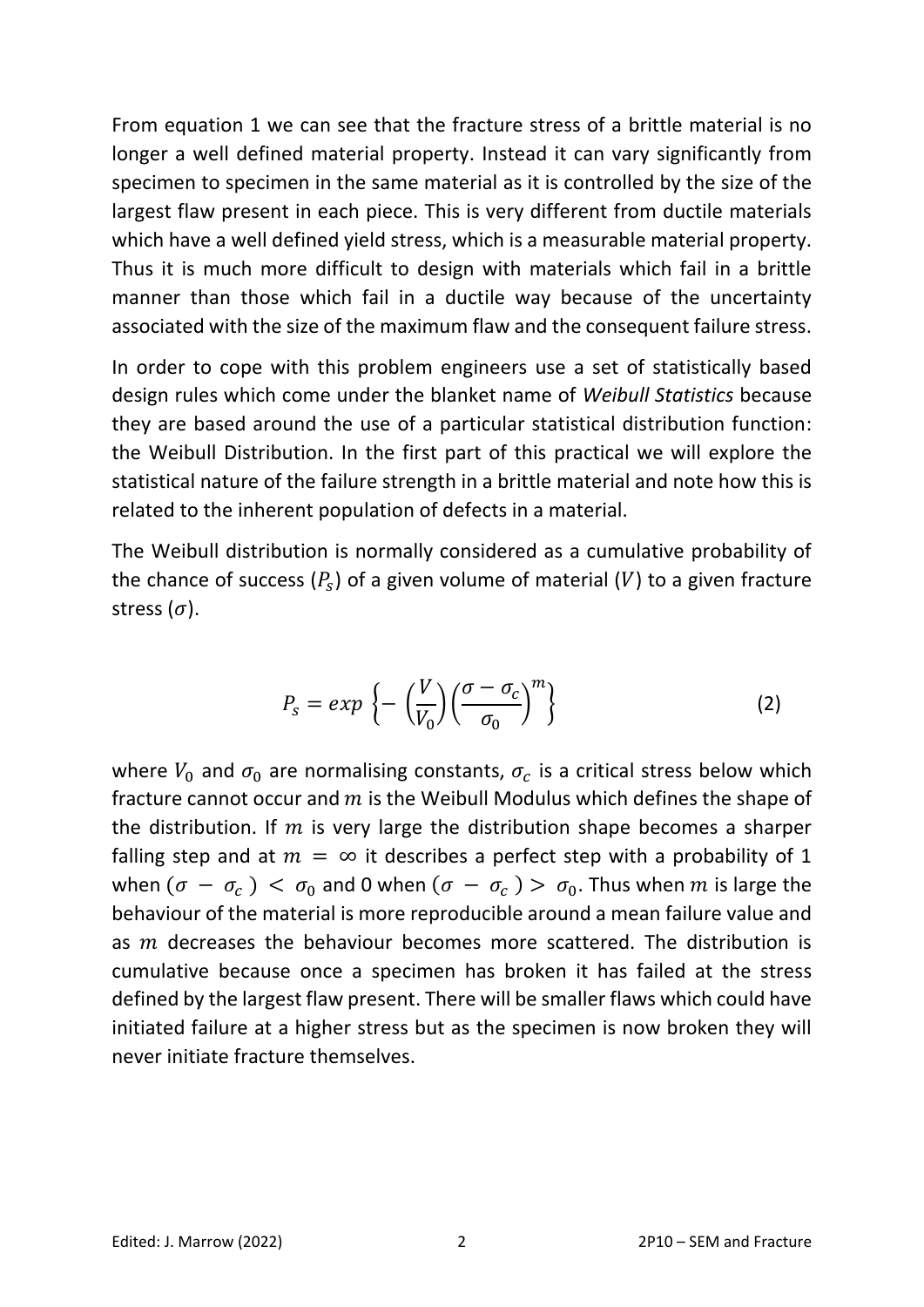## **Experimental**

#### **1. Statistics of Fracture in Glass**

In the first part of this experiment, we will investigate the range of failure strengths exhibited by a borosilicate glass. Select fifteen 4 mm diameter glass rods cut to a size to fit in the enclosed testing box. If the rods have not already been cut to size, the Class Technician or the Junior Demonstrator will help you cut them to size. **Do not attempt to do this without their supervision**.

Each of these rods will be tested in 3-point bend in the protective box by adding weight (sand) to the bucket attached to the mid point of the rod. The load should be increased gradually. Note the load at which each bar fails, with the help of the weighing scale. Make sure you mark each bar after failure so you can identify it later.

**Always use gloves to remove the glass samples out of the protective box. Be aware of the smaller shattered pieces of glass in the box.**

**Do not attempt to fit the two halves of the samples back together, you may damage the fracture surface.**

Now take a second batch of fifteen rods identical to the sample you have just tested. Place all these rods into the plastic container provided and approximately half fill the container with coarse silicon carbide grit. Gently shake or roll the container filled with the rods and grit for a few minutes. Carefully pour out all the grit and, wearing gloves, remove each of the rods. You should now test this second sample of glass rods, in the same manner as you tested the first set of rods, recording their failure loads.

**Safety note:** dispose of any waste glass in the broken-glass box.

#### **Analysis**

From your data calculate the Weibull Modulus, the mean fracture load and fracture stress of the glass rods in their as received state and after abrading with silicon carbide. Taking the surface energy of glass to be 1 Jm<sup>-2</sup> and its Young's Modulus to be 70 GPa, calculate the mean flaw size which initiated fracture and the largest and smallest critical flaw tested in each batch.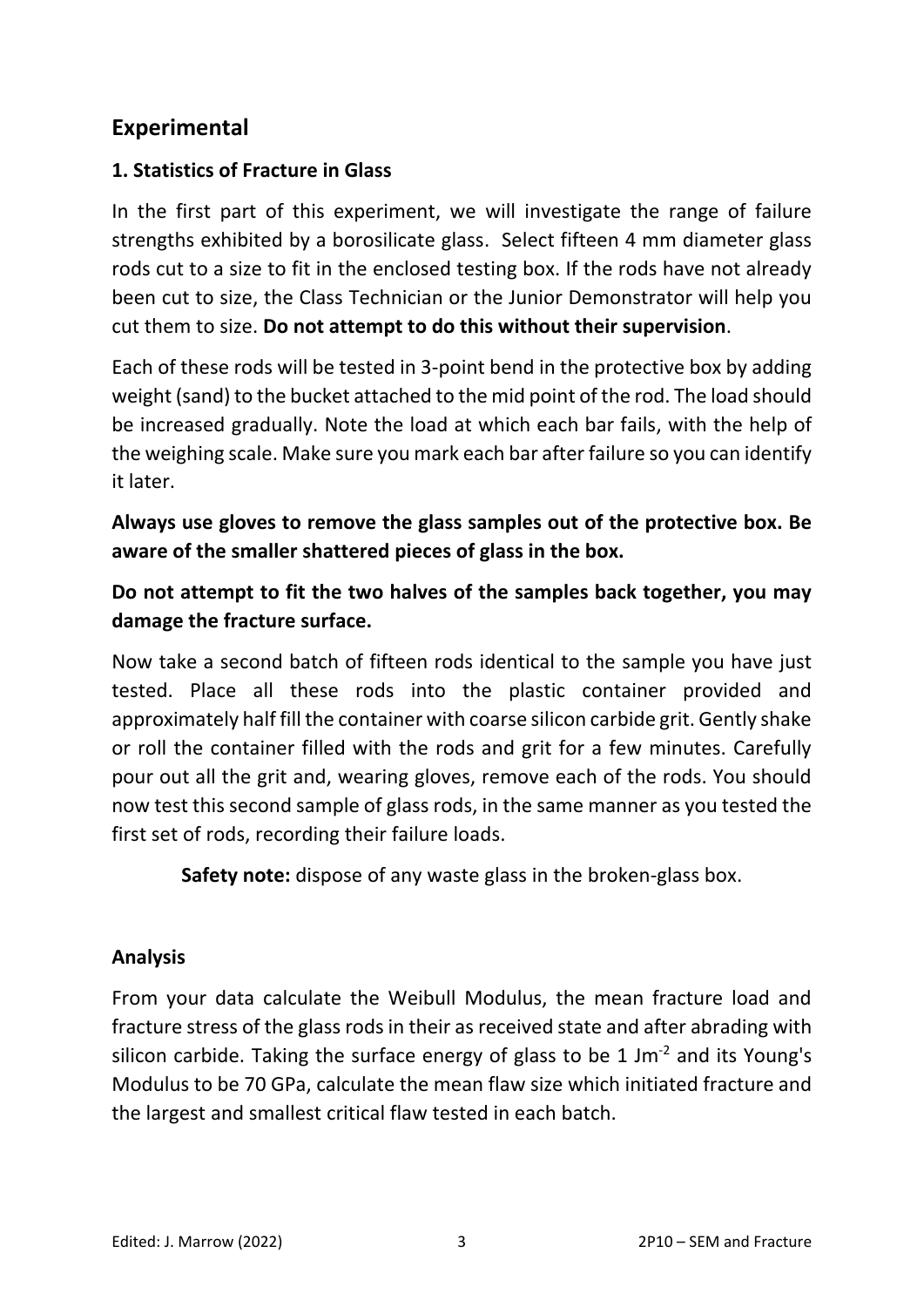### **2. Fractography**

#### **Preparation of Fracture Surfaces**

#### **Glass**

From each batch (i.e. one as-received & one abraded) of glass specimens take one of the halves which fractured at the lowest load. With the help of the Junior Demonstrator break off the fracture surface on a short stub of glass and mount it on a SEM sample holder (using conductive paint / screw mount). In order to easily see the features on the fracture surface in the SEM, the stub will need to be coated with a very thin layer of gold. The Junior Demonstrator will help you do this.

#### **Steel**

We will also look at brittle and a ductile fracture surface in steel. To make these surfaces we will use an impact testing machine which uses cylindrical notched specimens. The class technician will have prepared four specimens for you. You should put two of these specimen into liquid nitrogen for about 5 minutes to make sure it is well below the ductile/brittle transition temperature. Using the impact testing machine fracture both the room temperature and liquid nitrogen cooled specimens. **Only do this with the help of the Junior Demonstrator or Class Technician.**

**Safety note:** liquid nitrogen can (cold) burn the skin; wear lab coat, gauntlets and face-shield. The liquid nitrogen cooled specimen will still remain cold after they have been broken.

Mount these fractured surfaces on an SEM specimen holder (using conductive paint / screw mount).

### *If using conductive paint to mount, you should do all the specimen preparation the day before you use the SEM in order to make sure the conductive paint is dry before putting the specimen in the SEM.*

### **Examination of the Fracture Surfaces**

You should have four fracture surfaces ready for examination in the SEM. A fifth sample has also been loaded in the SEM to demonstrate EDX analysis (details later). Before inserting into the SEM study the surfaces with the naked eye and note any apparent details.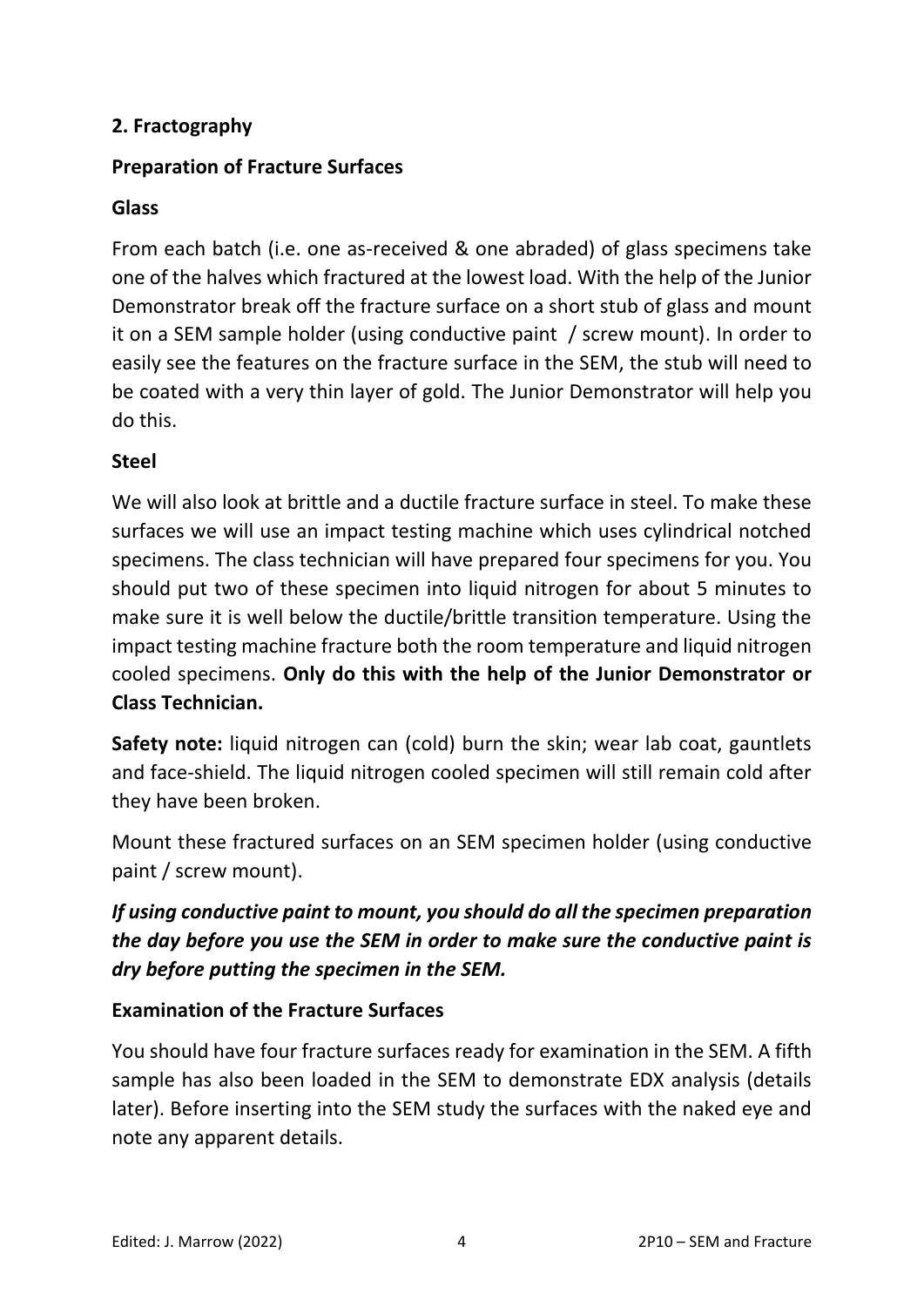You should sketch the visual appearance of the fracture surface as this may help relate details found in the SEM to their position, if possible. Normally when a material fails by fracture the fracture surface forms normal to the direction of the greatest tensile stress. However, at the scale of the microstructure local deviations may occur from this plane and the SEM is used to study these. The SEM forms an image of the surface using secondary electrons and is very sensitive to surface topography. Thus the SEM can be used to characterise the crack path from the topography of the fracture surface.

Use the SEM to take a number of photographs of the fracture surfaces at different magnifications. You will be allowed to operate the SEM in the teaching labs. The JD will help you start the instrument. In the interest of time, the JD will also give you the corresponding stage position. You can enter these details to move to the sample position in the SEM. The conditions for imaging may vary, but the JD will let you know the best imaging conditions for a sample. The students are expected to share the allotted SEM time amongst themselves to look at the samples. You will also be looking at a polished steel sample (as a 5<sup>th</sup> sample and the same material as the two fractured steel samples under impact loading) in the SEM.

An Energy Dispersive X-Ray Analysis (also referred to as EDX, EDS or EDAX) will help you understand the composition of the inclusions that are generally present in steel. This is to demonstrate how analytical methods can be employed in the SEM apart from regular imaging.

The JD will help you transfer the images from the PC. Do not use external USB / other storage media on the SEM PC. In the glass specimens, try and determine the location of the initial flaw which initiated fracture and measure its size. Can Griffith's theory be used to reasonably match the measured flaw size to fracture stress? The two steel specimens will have fractured in a brittle and ductile manner; compare the two fracture surfaces. What can you deduce about the different fracture mechanisms in the steel? Compare the brittle steel specimen to the glass specimens; how can you explain the different fracture surface appearances?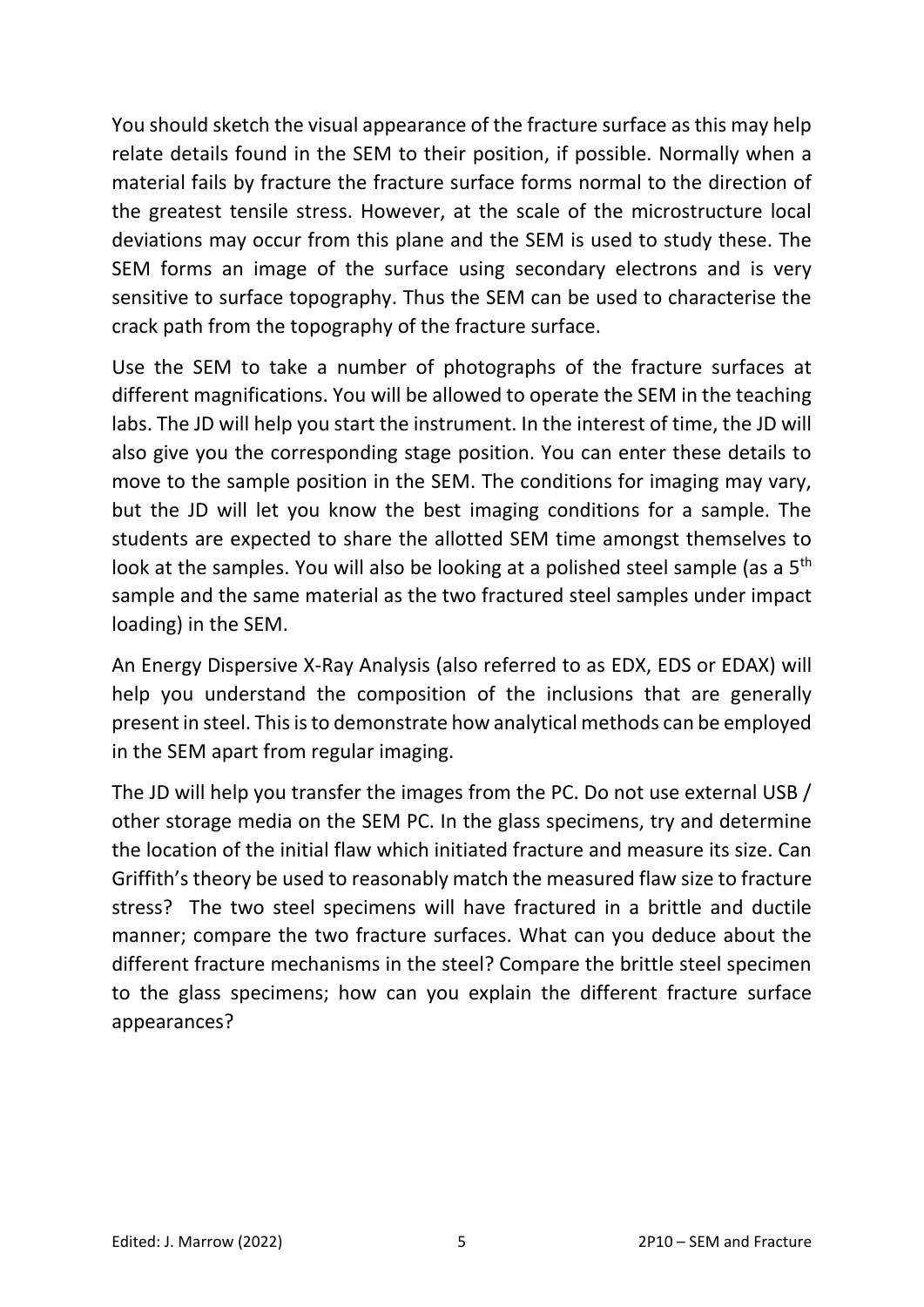#### **Report**

This lab is assessed by a written **scientific report**, following the guidance on Canvas.

Do not duplicate the information given in this sheet, but do extract the key information needed for the introduction and methods of the scientific report.

You are not expected to derive the Griffith equation or attempt to justify the Weibull distribution, nor are you expected to write an essay on the ductile/brittle transition in steel. This practical concerns fracture and fractography.

Be selective about the SEM micrographs you include in the report. Use only these that make of exemplify a definite point. Label / caption them appropriately. Please include error bars (and analysis) on the plots.

You should consider the differences in the failure strengths and Weibull moduli measured with your two glass specimen sets and try to explain the differences you measured.

If you succeed in finding the fracture-initiating flaw in the SEM, you should compare it to the values you have estimated using your results and the materials data given. If not, think about why this was not possible in your current experiment. With the steel specimens look carefully at the fracture surfaces and compare the two specimens. Try to explain the origins of all the features you can see.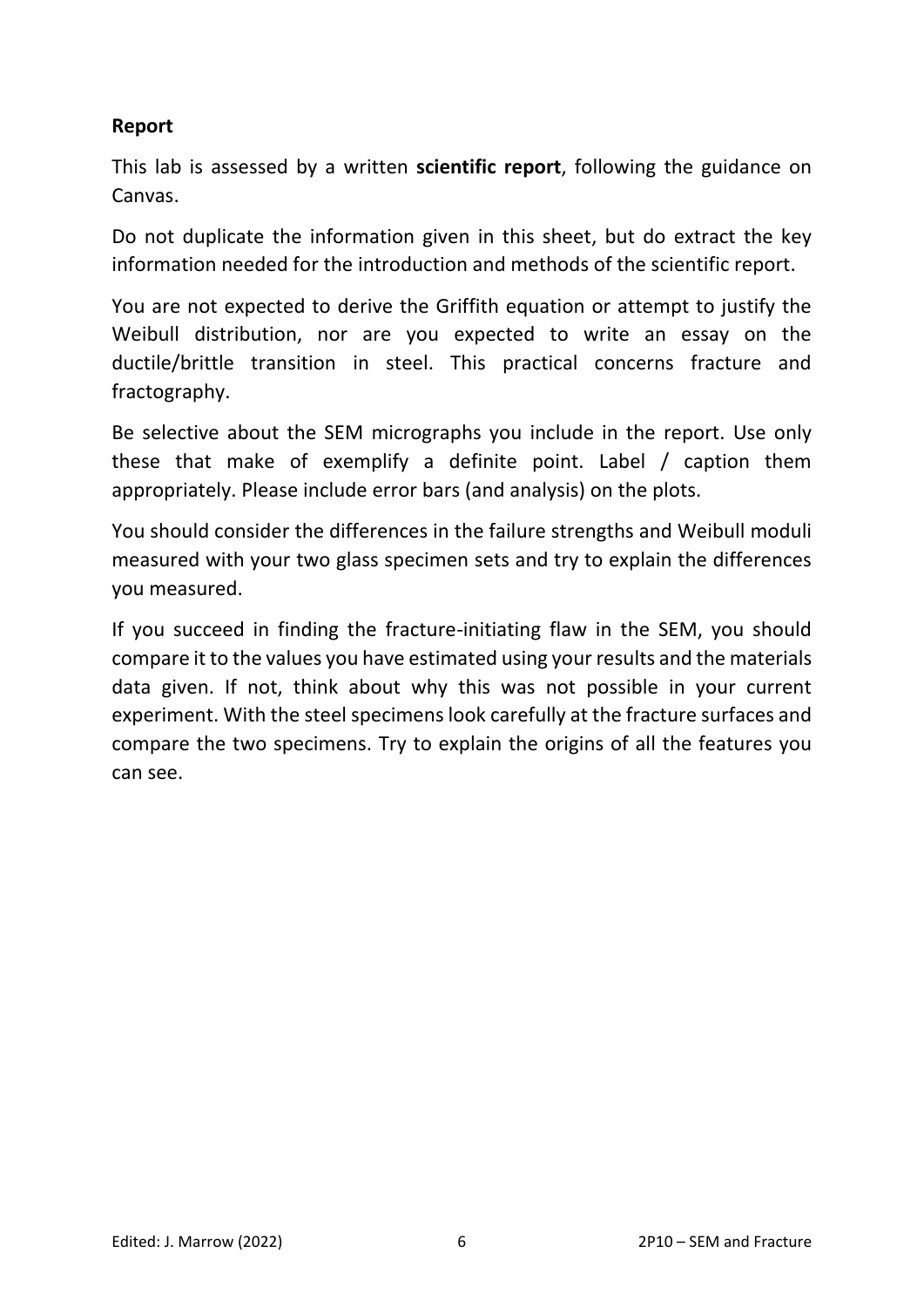#### **Appendix: Calculation of Weibull Statistics**

We intend to analyse the data to determine the Weibull modulus  $(m)$  of the glass rods. To do this we must determine the probability of survival / failure for each failure load. For each of the two sets of experimental data, rank all the measured failure loads in order of load defining the smallest load as rank 1 and the largest as rank 15. If you have found specimens with the same failure load each must be included at a different rank, e.g. if the fifth weakest specimen failed at 50 g along with 2 others at the same load these would be defined rank 5, 6 and 7 but all with the same failure load. The probability of failure of each ranked position n in a total sample size of N is given by

$$
P_f = \frac{n}{N+1} \tag{3}
$$

This definition is justified by arguing that until one specimen in a sample has failed we cannot define a probability of failure / survival and that no matter how large the sample size, there is always a chance that one further specimen tested may fail at a higher load than that tested so far.

Now make a table of probability of survival against failure load. In order to simplify analysis we make two assumptions. The first is that because all the specimens tested are of the same volume we can neglect the volume terms  $(V$ and  $V_0$ ) in equation 2. The second simplification is to assume that  $\sigma_c$  is zero. Equation 2 is now written in reduced form

$$
P_s = exp\left\{-\left(\frac{\sigma}{\sigma_0}\right)^m\right\} \tag{4}
$$

By taking logarithms of both sides of equation 4

$$
ln(P_s) = -\left(\frac{\sigma}{\sigma_0}\right)^m \tag{4a}
$$

and after changing the sign of both sides to avoid negative values, taking logarithms again